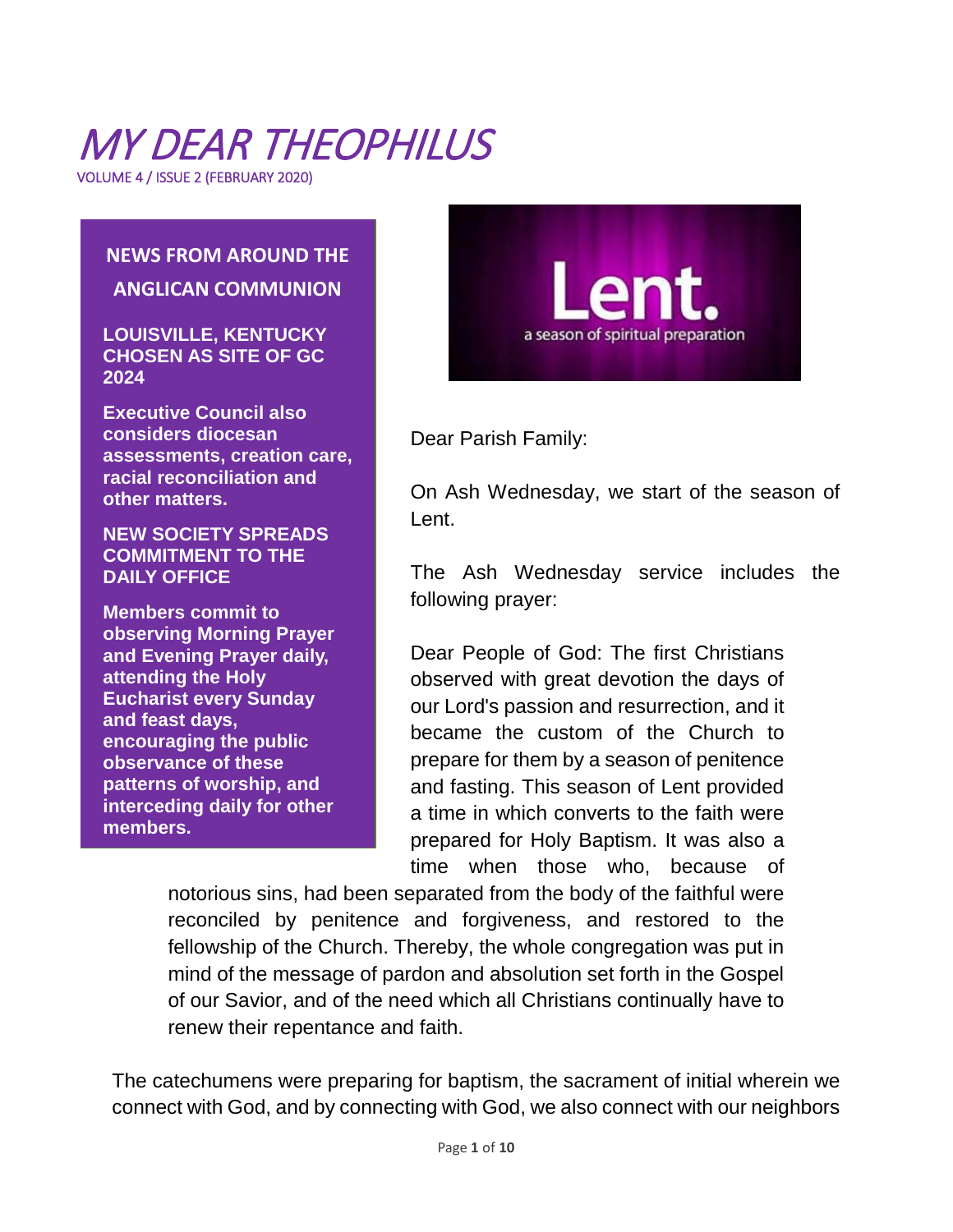and ourselves. Lent is about reconnecting. It is a time when we examine those things which keep us apart from God, and from our neighbors and from ourselves. The Church calls those things which disconnect us "sin." Sin separates us; sin isolates us. Lent calls us to reconciliation and connection. During Lent we shed ourselves of those things in our lives which keep us from being connected, those things that isolate us.

So, "I invite you, therefore, in the name of the Church, to the observance of a holy Lent, by self-examination and repentance; by prayer, fasting, and self-denial; and by reading and meditating on God's holy Word. And, to make a right beginning of repentance, and as a mark of our mortal nature, let us now kneel before the Lord, our maker and redeemer."

Your servant in Christ,

The Rev. Chester J. Makowski, Rector

# *REMEMBER TO DONATE TO, SHOP AT, AND, IF POSSIBLE VOLUNTEER AT THE OASIS, A MINISTRY OF OUR PARISH.*



### *LENTEN PROGRAM FOR 2020 WEDNESDAYS DURING LENT STARTING WITH EUCHARIST AT 5 PM FOLLOWED BY A LIGHT MEAL AND A SPEAKER*

Within Scripture, we are called to welcome the stranger. The Old Testament pays particular attention to the stranger. In Exodus we read: "You shall not oppress a sojourner. You know the heart of a sojourner, for you were sojourners in the land of Egypt." Exod.23:9. Deuteronomy tells us: "Love the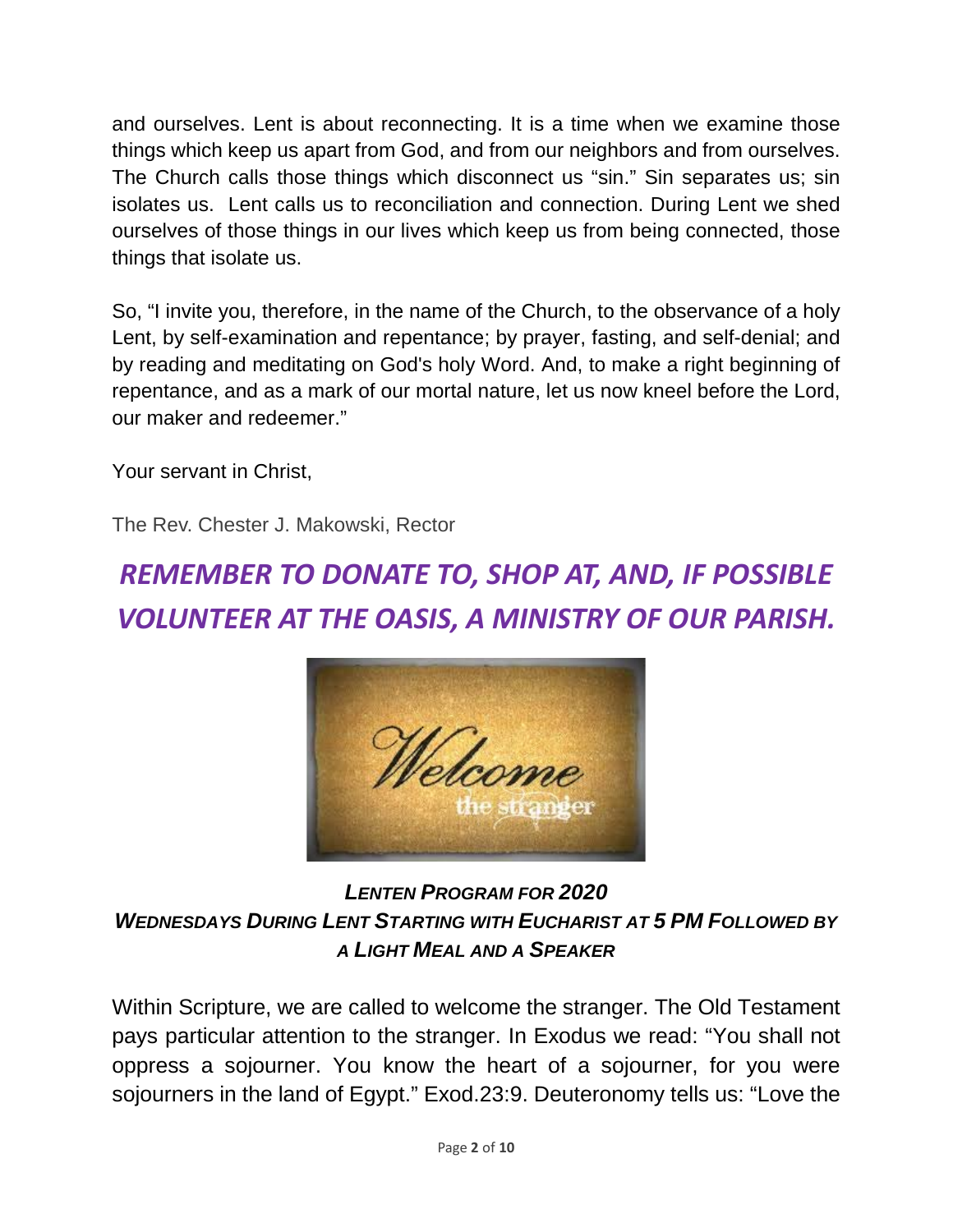sojourner, therefore, for you were sojourners in the land of Egypt." Deut.10:19. Leviticus reminds us: "You shall treat the stranger who sojourns with you as the native among you, and you shall love him as yourself, for you were strangers in the land of Egypt: I am the Lord your God." Lev. 19:34.

The New Testament is the same. Jesus tells us in the Gospel according to Matthew: "For I was hungry and you gave me food, I was thirsty and you gave me drink, I was a stranger and you welcomed me." Mt. 25:35.

The Letter to the Hebrews says: "Do not neglect to show hospitality to strangers, for thereby some have entertained angels unawares." Heb.13:2.

St. Paul reminds us in his Letter to the Romans: "Contribute to the needs of the saints and seek to show hospitality" (Rom. 12:13), and "Therefore welcome one another as Christ has welcomed you, for the glory of God." Rom. 15:7.

There are many more such passages in Scripture.

This Lent, we will focus on welcoming the stranger and what that means for us as a community of faith.

We will begin with Eucharist Rite II at 5 PM, followed by a light meal and our speaker. Here are our speakers:

**March 4: Fr. Peter Funk, OSB and Br. Michael Gallagher, OSB.** Fr. Peter is a Roman Catholic Benedictine monk at Holy Cross Monastery and is also Director of Holy Family Retreat Center. Peter was ordained for the Archdiocese of Philadelphia in 1964. His ministry has included prison, high school teaching, campus, Tribunal and parish work. Formerly a monk of Mount Saviour he came to Beaumont to co-found Holy Cross Monastery with Br. Michael in 1998.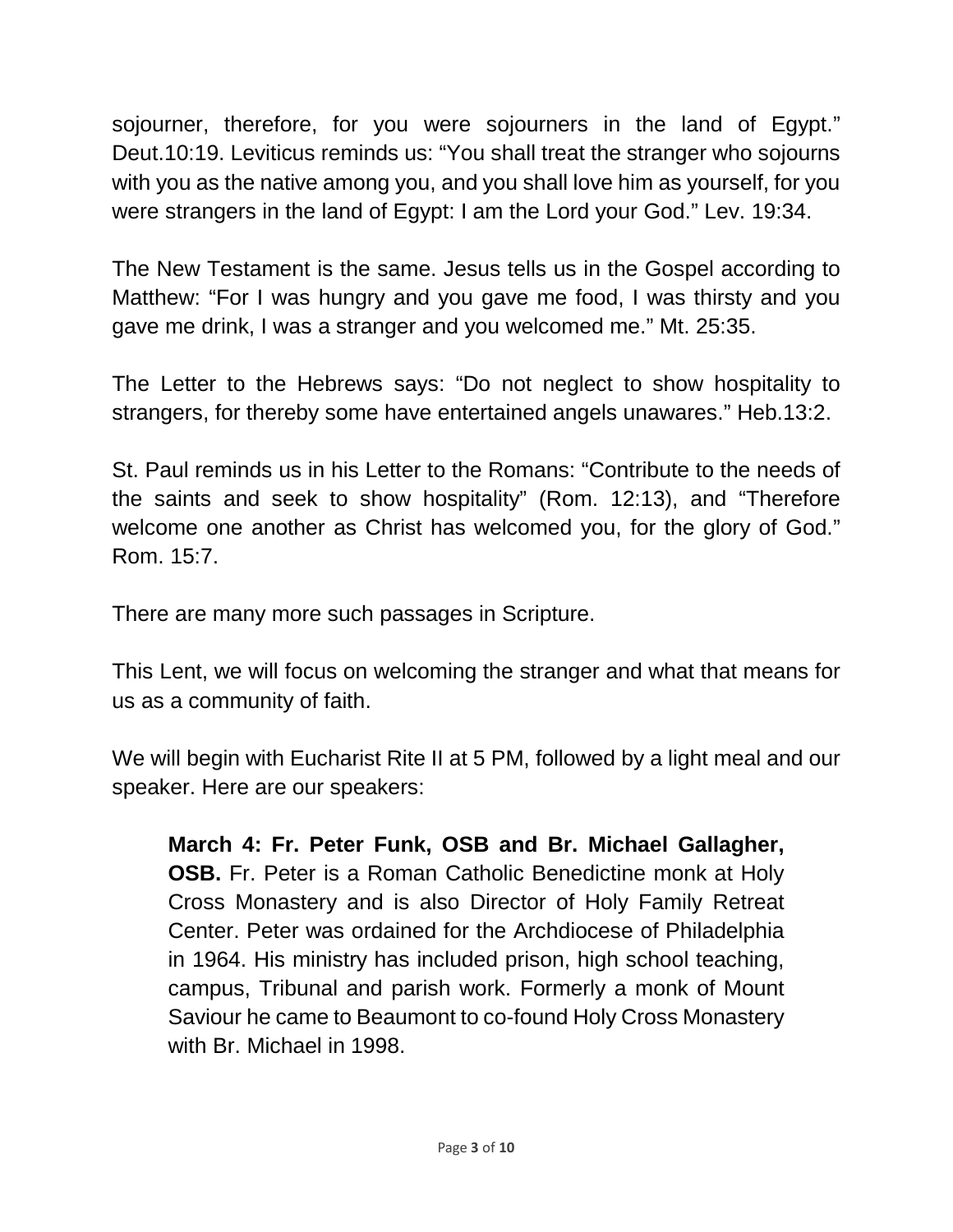Br. Michael is a Roman Catholic Benedictine monk at Holy Cross Monastery and Assistant Director of Holy Family Retreat Center, both in Beaumont. Michael has degrees in music from Penn and law from Villanova. He practiced law in Philadelphia and New York from 1978 to 1988. He entered Mount Saviour Monastery in New York in 1988, and in 1998 came to Texas to co-found Holy Cross Monastery with Fr. Peter.

**March 11: The Rev. Deborah Daigle.** The Rev. Daigle is a mother of two and grandmother of four. She became an Episcopal priest in 2010. She brings with her experience in the management and health care fields. She also has experience as a missionary in both the United States and Honduras. She was a medical missionary for 12 years. She served St. Paul's in Kilgore and Holy Innocents in Madisonville.

**March 18: Molly Carnes.** Mrs. Carnes left a 25-year corporate career in 2014, discerned a call to lay ministry and now considers herself a "spiritual bartender." Her ministry is marked by a deep empathy for those wounded by their church experience as she helps seekers across the U.S. return to Christian community. Molly led an evangelism ministry at St. Mary's Episcopal Church in Cypress, Texas guided by a passionate commitment to the Episcopal Baptismal Covenant and the Great Commission. She convenes a monthly gathering of welcome leaders in the Houston area and is a Certified Facilitator for *Invite Welcome Connect*®, a ministry of the Beecken Center at University of the South at Sewanee.

**March 25: Fr. Chester J. Makowski.**

**April 1: The People of St. Luke's.** We will discuss what we have learned during the series.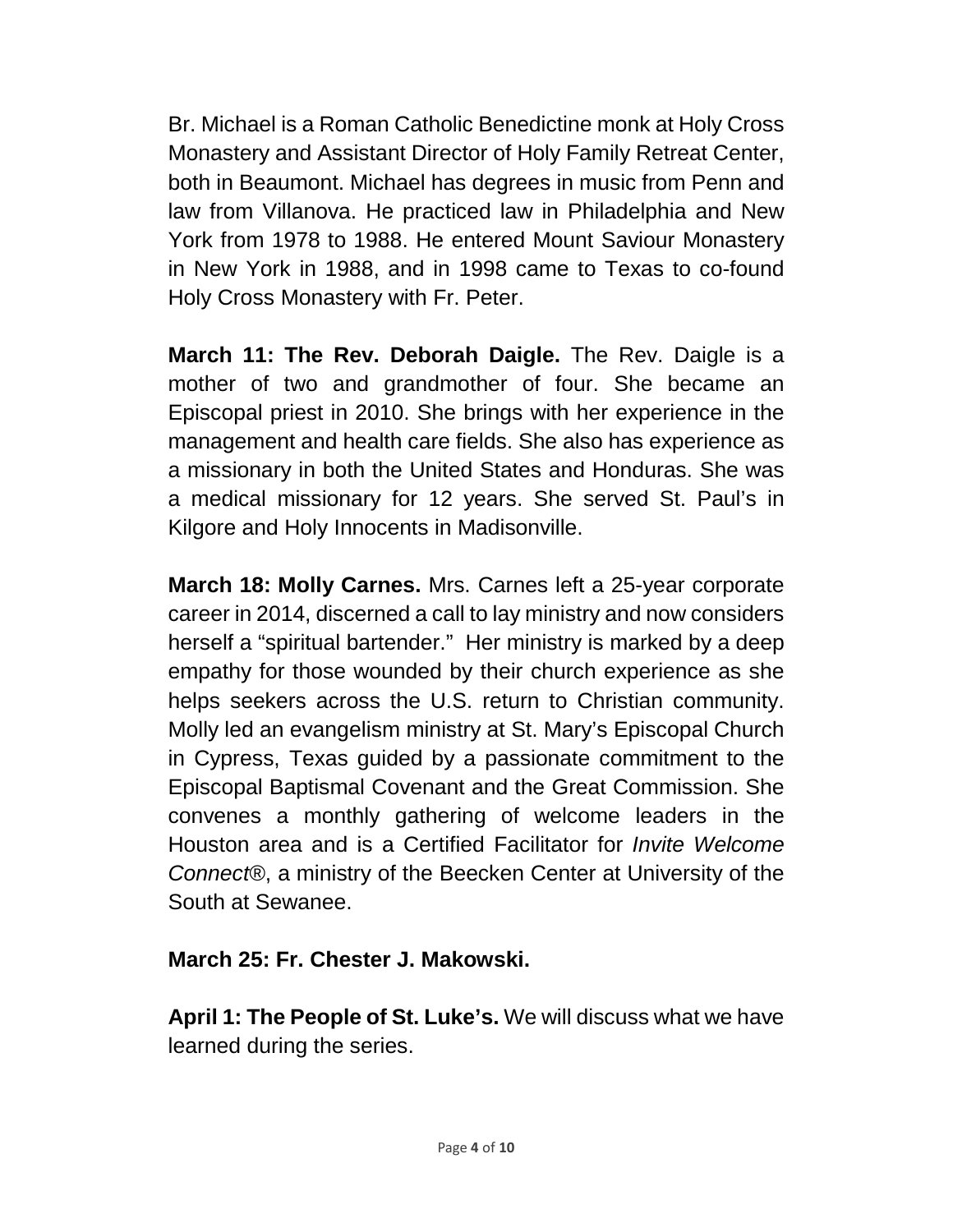

### *A COMMUNITY DEDICATED TO MORNING AND EVENING PRAYER; THE SOCIETY OF ST. NICHOLAS FERRAR*

The Society of St. Nicholas Ferrar is an association of Episcopalians who are dedicated to practicing and promoting the Daily Office. They commit to praying Morning and Evening Prayer daily, receiving Holy Eucharist weekly, and helping others understand and share in these classic forms of Anglican worship.

In January of 2019, Jayan Koshy began leading daily Morning Prayer at St. John the Evangelist in St. Paul, Minnesota. He wanted to invite people to experience and be formed by spiritual practice that had grounded so much of his spiritual development. Morning Prayer has continued to be held there every weekday since. Whether five people come or none, Jayan has maintained the practice out of his dedication to the worship of the Episcopal Church.

Tony Hunt is a postulant for Holy Orders in Minnesota and had gotten to know Jayan through social media. He had been praying the Office by himself on and off for years, and daily for two. As their friendship grew, they saw more and more that they had shared convictions about the purpose of the Office, and a mutual joy in the practice of it.

They decided to form the Society of St. Nicholas Farrar in an effort to inspire more Episcopalians to adopt the practice of the Daily Office. They knew many people who already prayed it, and had other friends who want to do it but feel discouraged by the difficulty of maintaining a regular practice. What if we could connect people for encouragement rather than make people feel like "failures" for "not doing the Office right?" The SSNF is for any and every Episcopalian – lay or ordained, religious or secular, lowchurch or Anglo-catholic. For those who already pray the Office and for those who have always wanted to but felt discouraged by "not measuring up" for whatever reason.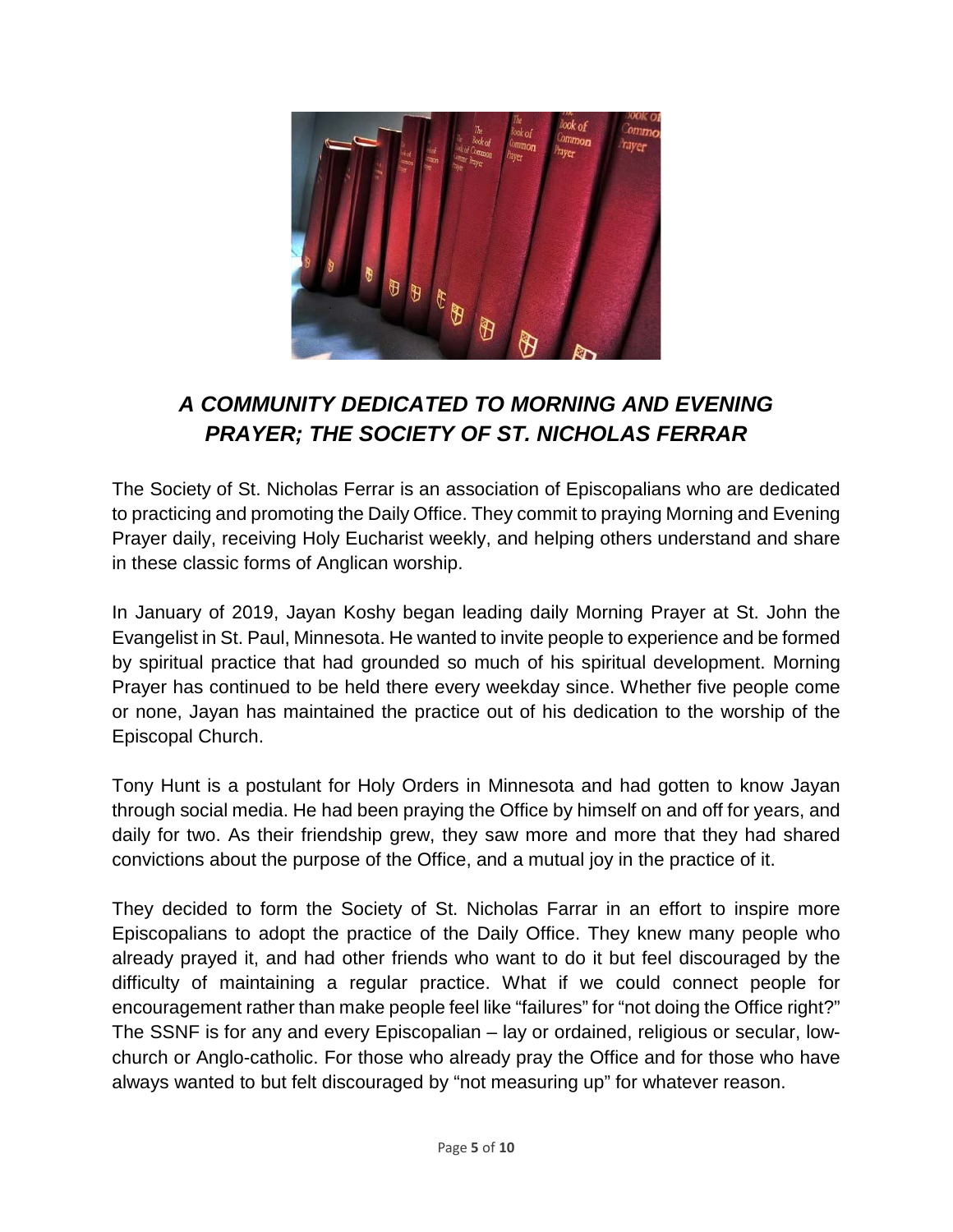

FEATURED HOLY PERSON OF THE MONTH CYRIL & METHODIAS MISSIONARIES TO THE SLAVS 14 FEBRUARY

By James Kiefer

Cyril (originally Constantine) and Methodius were brothers, from a noble family in Thessalonika, a district in northeastern Greece. Constantine was the younger, born in about 827, and his brother Methodius in about 825. They both entered the priesthood. Constantine undertook a mission to the Arabs, and then became a professor of philosophy at the imperial school in Constantinople and librarian at the cathedral of Santa Sophia. Methodius became governor of a district that had been settled by Slavs. Both brothers then retired to monastic life. In about 861, the Emperor Michel III sent them to work with the Khazars northeast of the Black Sea in the Dnieper-Volga region of what was later Russia. They learned the Khazar language and made many converts, and discovered what were believed to be relics of Clement, an early Bishop of Rome.

In about 863, Prince Rotislav, the ruler of Great Moravia (an area including much of what was later Czechoslovakia), asked the emperor for missionaries, specifying that he wanted someone who would teach his people in their own language (he had western missionaries, but they used only Latin). The emperor and the Patriarch Photius sent Methodius and his brother Constantine, who translated the Liturgy and much of the Scriptures into Slavonic.

Since Slavonic had no written form, they invented an alphabet for it, the Glagolitic alphabet, which gave rise to the Cyrillic alphabet (named for Constantine aka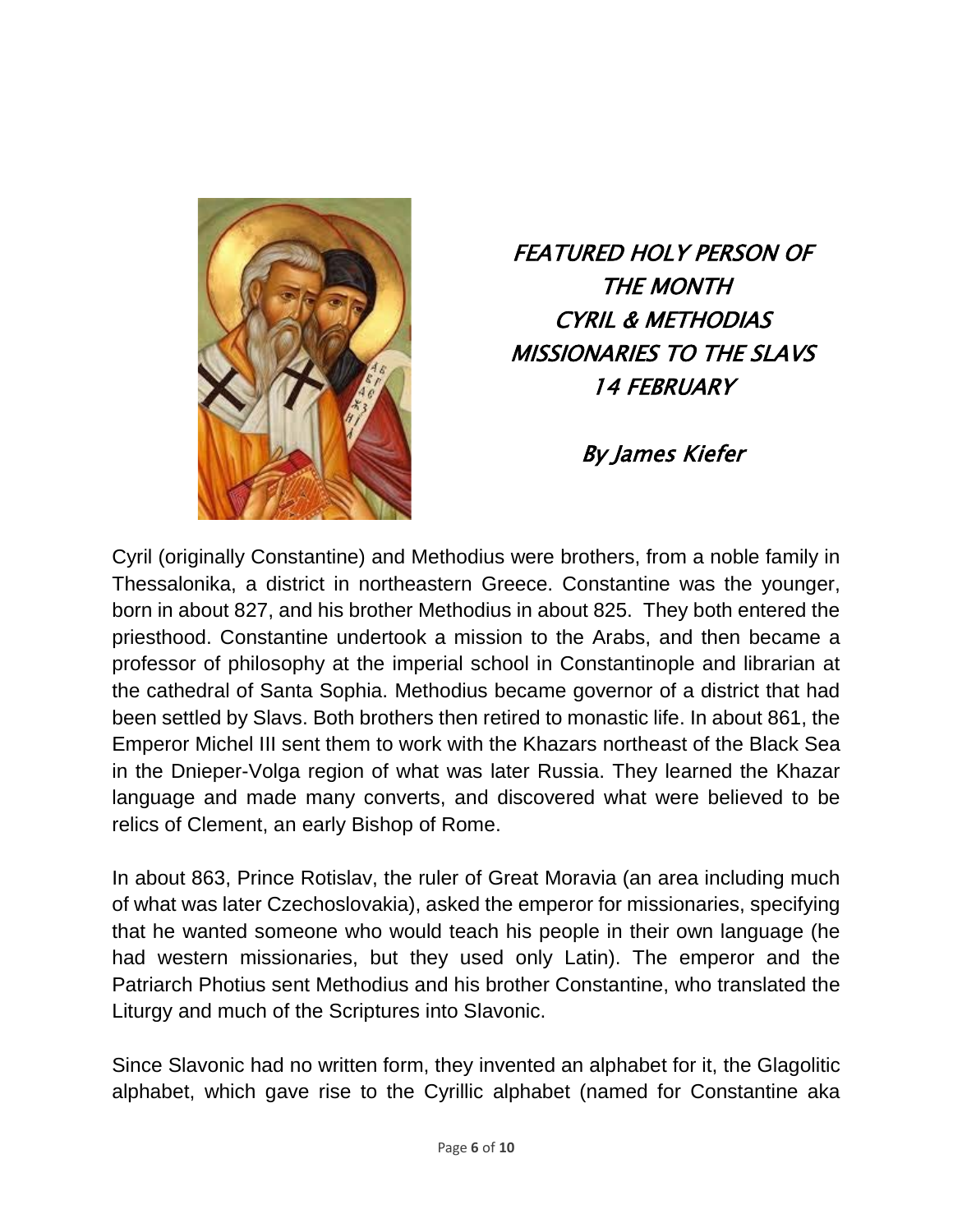Cyril), which is used to write Russian and (with modifications) several related languages today. They used the Greek alphabet as their basis, writing a letter in two forms when two similar sounds in Slavonic each needed a letter (hence, in modern Russian, we have "plain a" written "A" and "fancy a" written like a backward "R" representing the sounds of hard and soft (or unpalatalized and palatalized) a, represented approximately in English by "ah" and "yah"). When no Greek letter was close, then they borrowed from Hebrew (the letter TZADDI for the sound "ts" as in "tsar", and the letter SHIN for the sound "sh", and a variant on it for the sound "shch" as in "Khrushchev", and so on). The resulting alphabet had 43 letters. It has since undergone development, chiefly simplification and the omission of letters. Thus, the modern Russian alphabet has only 32 letters. The Cyrillic alphabet with minor variations is used today for Russian, Ukrainian, and other languages of the former USSR, and also for Bulgarian and Serbian and formerly for Rumanian. (Serbs and Croats both speak Serbo-Croatian, but the Serbs, who are traditionally East Orthodox, write it with the Cyrillic alphabet, while the Croats, who are traditionally Roman Catholic, write it with the Latin alphabet. Before the first World War, there were many muslims (regarded as Turks) living in Greece, and many Christians (regarded as Greeks) living in western Turkey. Each group spoke the language of the country in which it lived, but the Greek-speaking Turks in Greece wrote Greek using the Arabic script that was then standard for writing Turkish, and the Turkish-speaking Greeks in Turkey wrote Turkish in the Greek alphabet. For some reason, the alphabet matters to rival religious groups.) Thus the brothers were the first to produce written material in the Slavic languages, and are regarded as the founders of Slavic literature.

The brothers encountered missionaries from Germany, representing the western or Latin branch of the Church, and more particularly representing the Holy Roman Empire as founded by Charlemagne, and committed to linguistic, and cultural uniformity. They insisted on the use of the Latin liturgy, and they regarded Moravia and the Slavic peoples as their rightful mission field. When friction developed, the brothers, unwilling to be a cause of dissension among Christians, went south toward Venice, and then from Venice to Rome to see the the Bishop of Rome, hoping to reach an agreement that would avoid quarreling between missionaries in the field. They brought with them the above-mentioned relics of Clement, third bishop of Rome after the Apostles (see 23 November). They arrived in Rome in 868 and were received with honor. Constantine entered a monastery there, taking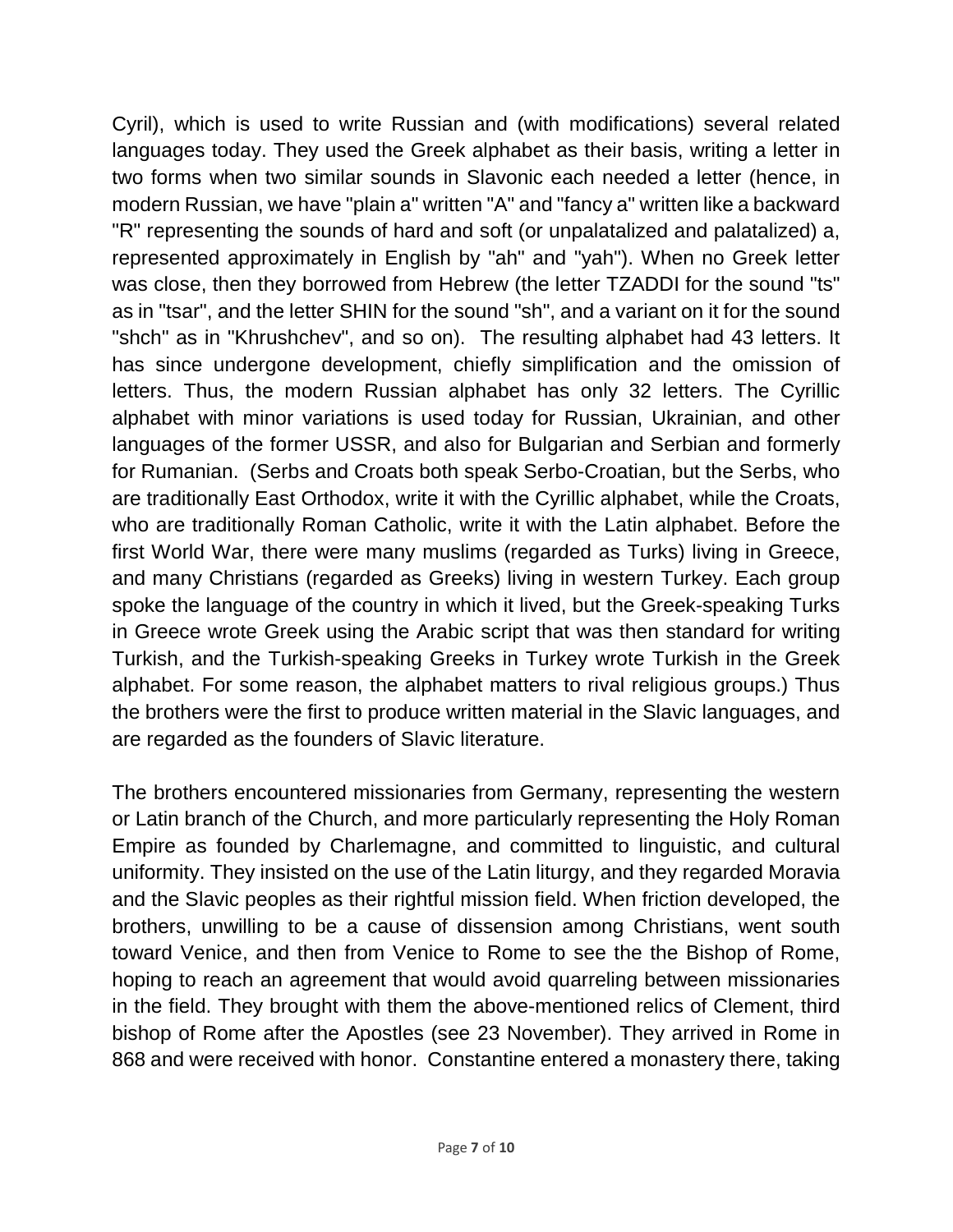the name Cyril, by which he is now remembered. However, he died only a few weeks thereafter. He is buried in Rome in the Church of San Clemente.

Adrian II gave Methodius the title of Archbishop of Sirmium (now Sremska Mitrovica in Yugoslavia) and sent him back in 869, with jurisdiction over all of Moravia and Pannonia, and authorization to use the Slavonic Liturgy. Soon, however, Prince Rotislav, who had originally invited the brothers to Moravia, died, and his successor did not support Methodius. In 870 the Frankish king Louis and his bishops deposed Methodius at a synod at Ratisbon, and imprisoned him for a little over two years. John VIII secured his release, but told him not to use the Slavonic Liturgy any more. In 878 he was summoned to Rome on charges of heresy and using Slavonic. This time John, the Bishop of Rome, was convinced by his arguments and sent him back cleared of all charges, and with permission to use Slavonic. He died 6 April 885 in Velehrad, the old capitol of Moravia. The Carolingian bishop who succeeded him, Wiching, suppressed the Slavonic Liturgy and forced the followers of Methodius into exile. Many found refuge with King Boris of Bulgaria (852-889), under whom they reorganized a Slavic-speaking Church. Meanwhile, John's successors adopted a Latin-only policy which lasted for centuries.

Today Cyril and Methodius are honored by Eastern and Western Christians alike, and the importance of their work in preaching and worshipping in the language of the people is recognized on all sides.



Wes Amason is leading the study on the Gospel according to John using Tom Wright's *John for*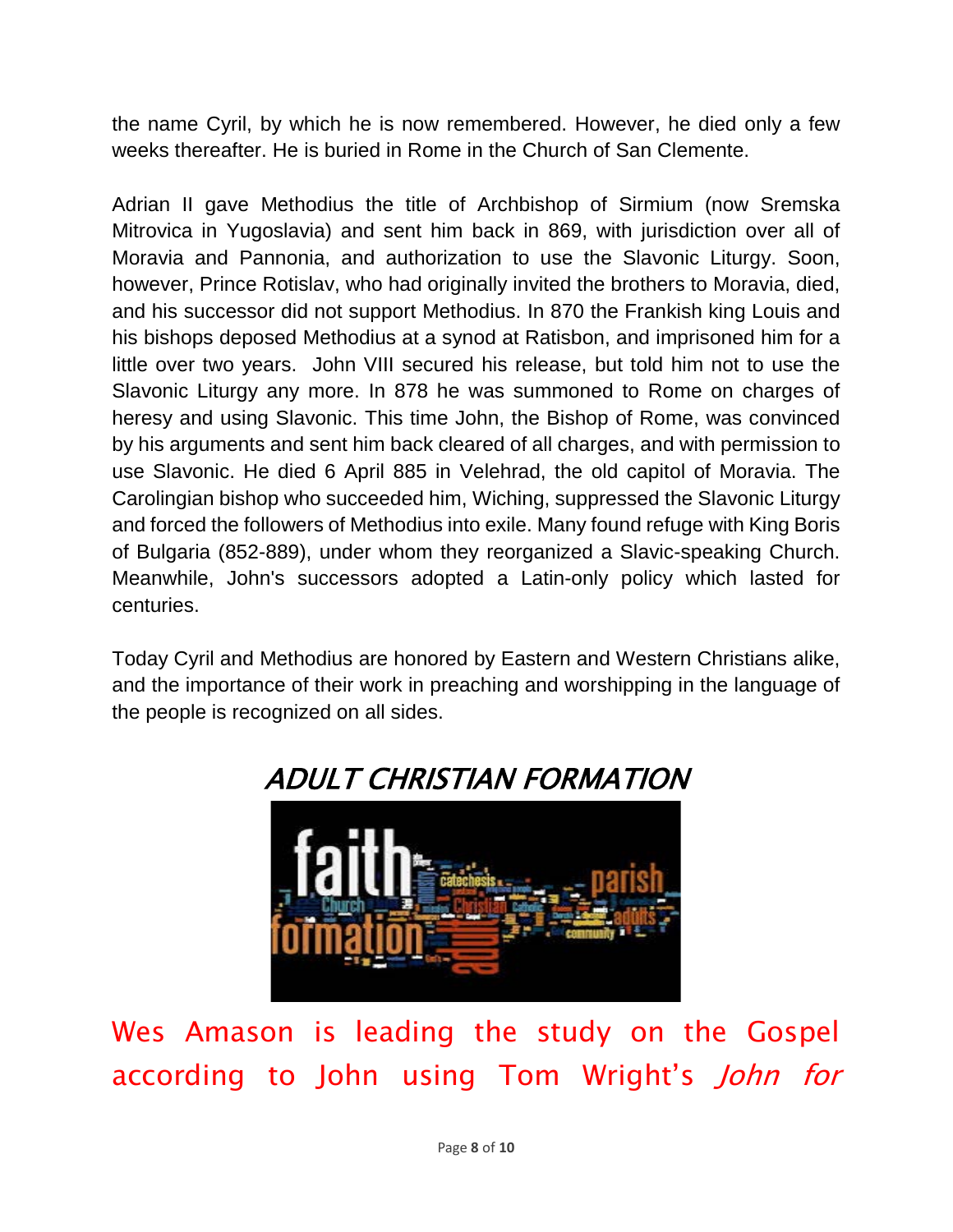# Everyone. Join us in the Parish Hall Sundays at 9:15 AM



#### *PLEASE LET US KNOW IF SOMEONE NEEDS A HOME VISIT*

If you know of anyone who needs a home visit because they cannot get to Church, please call the Parish Office, or let Fr. Makowski know. Either Fr. Makowski or one of our Lay Eucharistic Visitors will call on them. If you have a pastoral emergency, please call Fr. Makowski at 713.299.7675.

#### *THERE IS POWER IN PRAYER*

Praying is something that we all can do, young and old, rich and poor, tall and short. Please pray for everyone on our Prayer List.



836 WEST JONES STREET LIVINGSTON, TEXAS 77351 CHURCH OFFICE: 936.327.8467 WWW[.STLUKESLIVINGSTON.ORG](http://www.stlukeslivingston.org/)